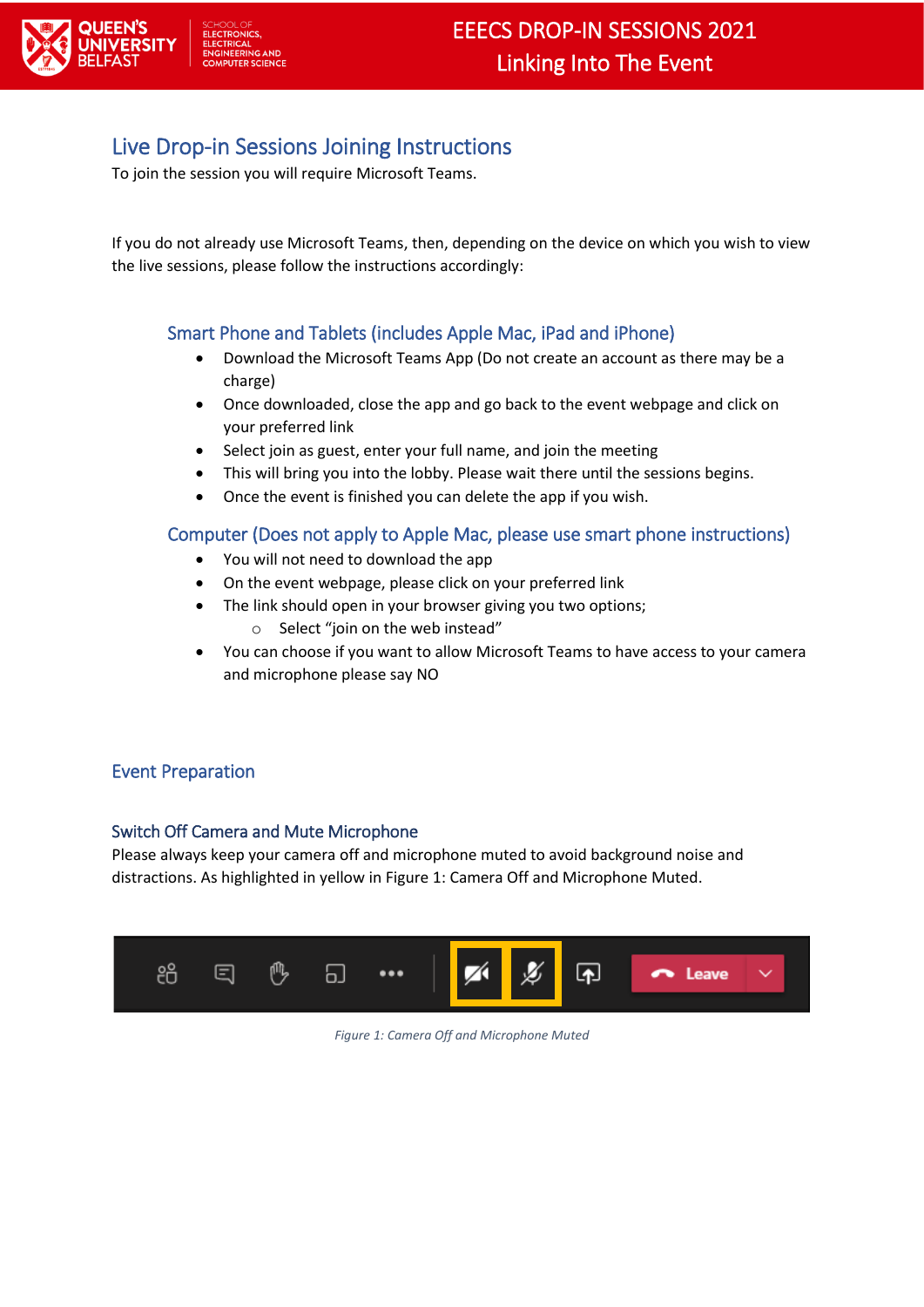

#### *Chat With Us*

Please direct all questions through text via the conversation icon in Microsoft Teams as this will avoid confusion of multiple people asking a question at the same time. As highlighted in yellow in [Figure 2: Conversation Icon.](#page-1-0)



*Figure 2: Conversation Icon*

<span id="page-1-0"></span>When you click on the Conversation Icon, a new panel, named 'Meeting chat' will open on the right side of Microsoft Teams. As shown i[n Figure 3: Meeting chat panel.](#page-1-1)

<span id="page-1-1"></span>

*Figure 3: Meeting chat panel*